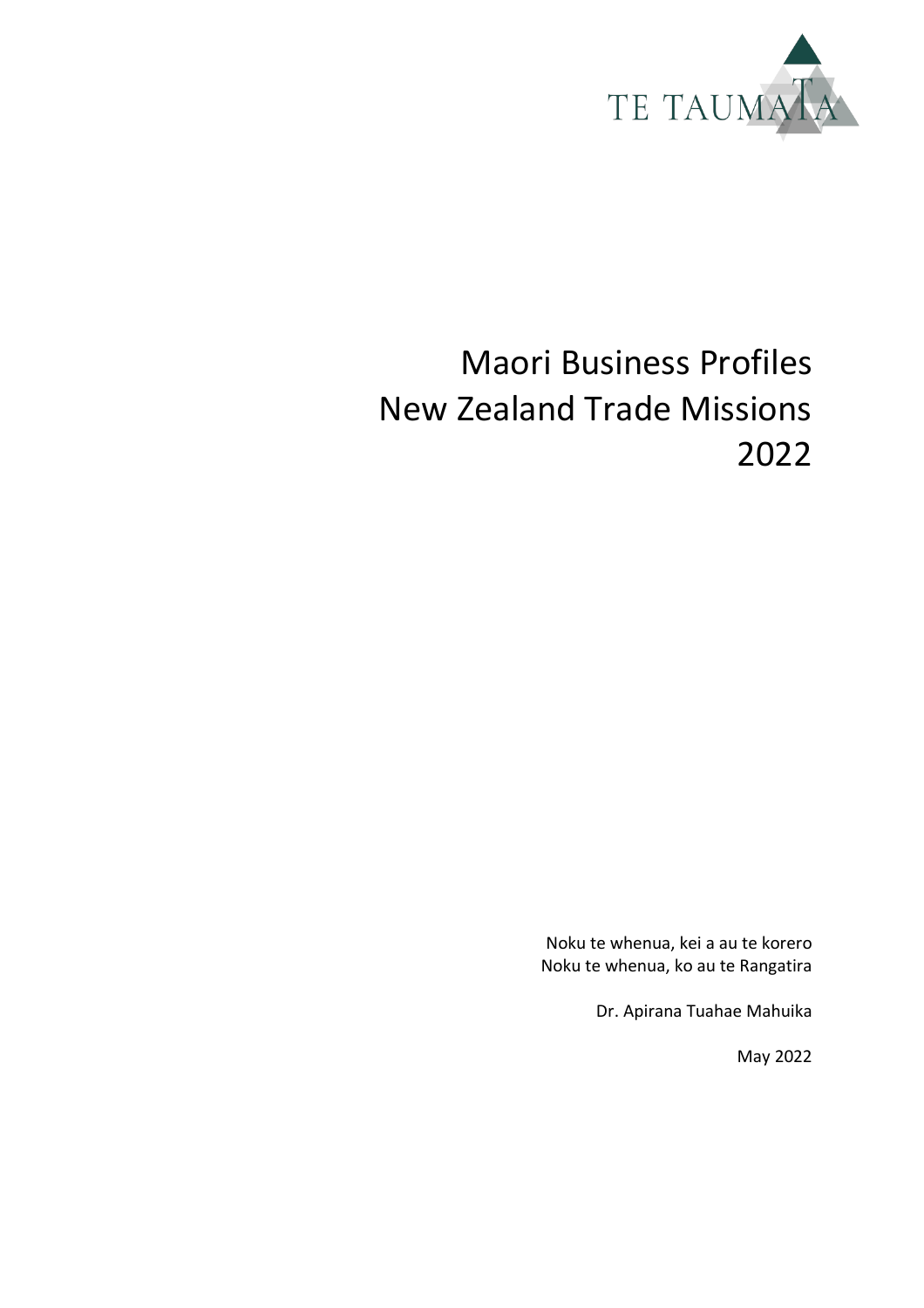#### Table of Contents

| Iwi Collective Partnership (Large scale Maori Fisheries Collective) 11 |  |
|------------------------------------------------------------------------|--|
|                                                                        |  |
|                                                                        |  |
|                                                                        |  |
|                                                                        |  |
|                                                                        |  |
|                                                                        |  |
|                                                                        |  |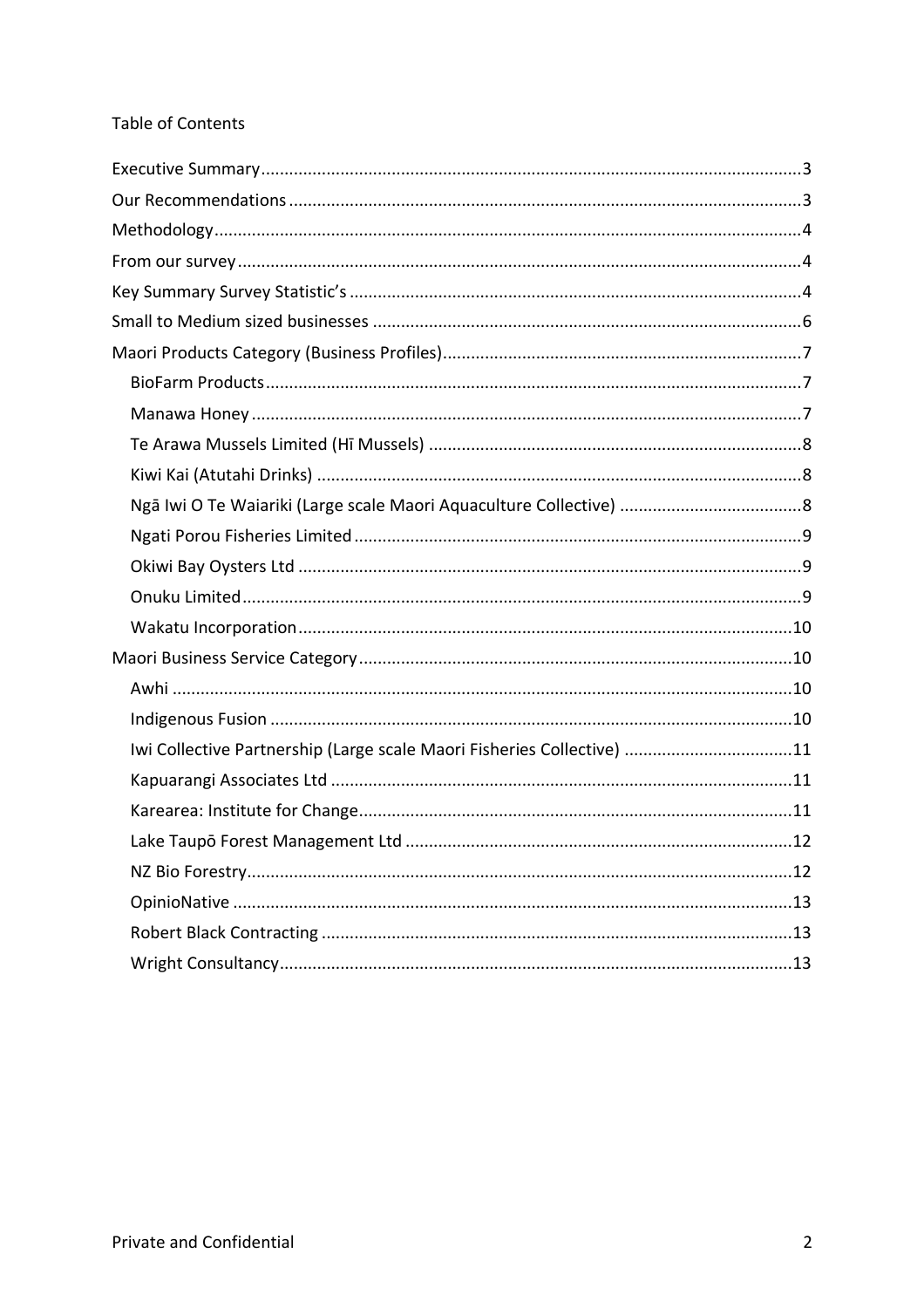### <span id="page-2-0"></span>Executive Summary

One in four jobs created in the New Zealand economy are derived from international trade. These jobs are also generally more higher paying jobs than those that aren't tied to international trade. In Regional hui across the country through 2019 and 2020, Te Taumata heard the calls from whanau and Maori business that:

#### " **Trade is important because it creates jobs for our whanau** "<sup>1</sup>

We are aware that as part of Governments Trade-Led Recovery Strategy out of COVID, planning is underway to take a series of Trade missions offshore into key markets in an attempt to stimulate practical trade to practically drive up economic receipts in the form of sales revenue for products and services.

Maori businesses are relatively better positioned than non Maori business towards a fasttrack recovery out of COVID, as these businesses carry much lower relative levels of debt to non maori businesses who tend to be in survival mode.

Te Taumata strongly recommends, here, 21 Maori businesses to participate in all planned trade missions into key markets, and, welcomes the opportunity to work with Officials on matching each of these businesses with the appriopriate trade mission.

| No.            | <b>First Name</b> | <b>Last Name</b>            | <b>Company Name</b>                                     | Category        |
|----------------|-------------------|-----------------------------|---------------------------------------------------------|-----------------|
| 1              | Cathy             | Tait-Jamieson               | <b>BioFarm Products</b>                                 | Goods           |
| $\overline{2}$ | Joe               | Kouwenhoven                 | Hi Mussels Limited                                      | Goods           |
| 3              | Reni              | Gargiulo                    | Kiwi Kai Nelson (Atutahi Drinks)                        | Goods           |
| 4              | <b>Brenda</b>     | Tahi                        | Manawa Honey                                            | Goods           |
| 5              | Peter             | Rice                        | Ngā Iwi o Te Waiariki (Collective Maori Aquaculture)    | Goods           |
| 6              | Ken               | Houkamau                    | Ngati Porou Fishereis Limited                           | Goods           |
| $\overline{7}$ | Margaret          | Hippolite                   | Okiwi Bay Oysters Ltd                                   | Goods           |
| 8              | Les               | Stowell                     | Onuku Ltd                                               | Goods           |
| 9              | Paul              | Morgan                      | Wakatu                                                  | Goods           |
| 10             | Holly             | <b>Bennett</b>              | Awhi                                                    | <b>Services</b> |
| 11             | Heni              | <b>Nuku</b>                 | Indigenous Fusion                                       | <b>Services</b> |
| 12             | Maru              | Samuels                     | Iwi Collective Partnership (Collective Maori Fisheries) | <b>Services</b> |
| 13             | Ngarangi          | Walker                      | Kapuarangi Associates                                   | <b>Services</b> |
| 14             | <b>Kym</b>        | Hamilton                    | Karearea Institute for Change                           | <b>Services</b> |
| 15             | Geoff             | Thorp                       | Lake Taupo Forest Management Ltd                        | <b>Services</b> |
| 16             | Wayne             | Mulligan                    | NZ Bio Forestry                                         | <b>Services</b> |
| 17             | Carrie            | Stoddart-Smith OpinioNative |                                                         | <b>Services</b> |
| 18             | Catherine         | <b>Black</b>                | Robert Black Contracting Ltd                            | <b>Services</b> |
| 19             | Laura             | Cibilich                    | <b>RUN</b>                                              | <b>Services</b> |
| 20             | Mahinarangi       | Tangaere                    | West Dome Legal                                         | <b>Services</b> |
| 21             | Rawson            | Wright                      | Wright Consultancy                                      | <b>Services</b> |

#### <span id="page-2-1"></span>Our Recommendations

<sup>&</sup>lt;sup>1</sup> Walker. A. (Ngati Porou). Te Tairawhiti Regional Hui on Trade.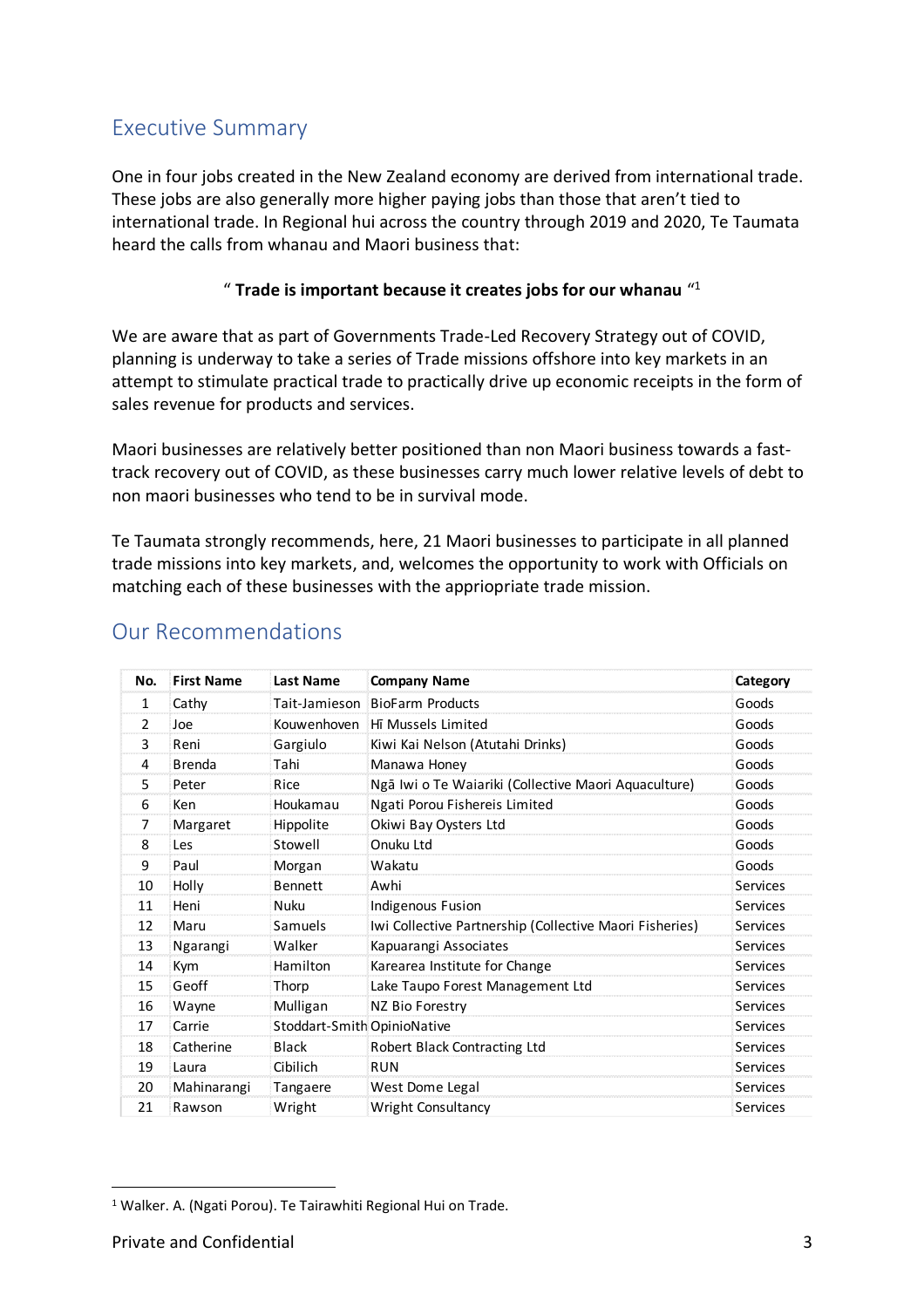## <span id="page-3-0"></span>Methodology

We designed a survey to gather relevant information on the general demographic and trade interests from our 1000+ Māori business database. Over the course of three weeks we released the survey link, via pānui, several times with an incentivised promotion to garner interest in participating in the upcoming 2022 Trade Missions.

#### <span id="page-3-1"></span>From our survey

The survey results returned 24 registered businesses of interest with 20 completed and informative business profiles who have an ongoing interest in trade and will be put forward as our main recommendations. The registered businesses have shown a diverse range in size, type and interests, as follows:

- 64% of the businesses registered are small to medium in size with less than 10 employees and annual revenue of less than \$500,000. 26% of businesses are medium sized with employees between 10 and 20 and revenue between \$500,000 and \$10,000,000. 10% are large businesses with 50+ employees and over \$10,000,000 in annual revenue.
- 58% of businesses are service focused and 42% are goods focused.

The interest in international markets span across the globe with huge interests primarily in Asia, Australia & Pacific and the Americas.



#### <span id="page-3-2"></span>Key Summary Survey Statistic's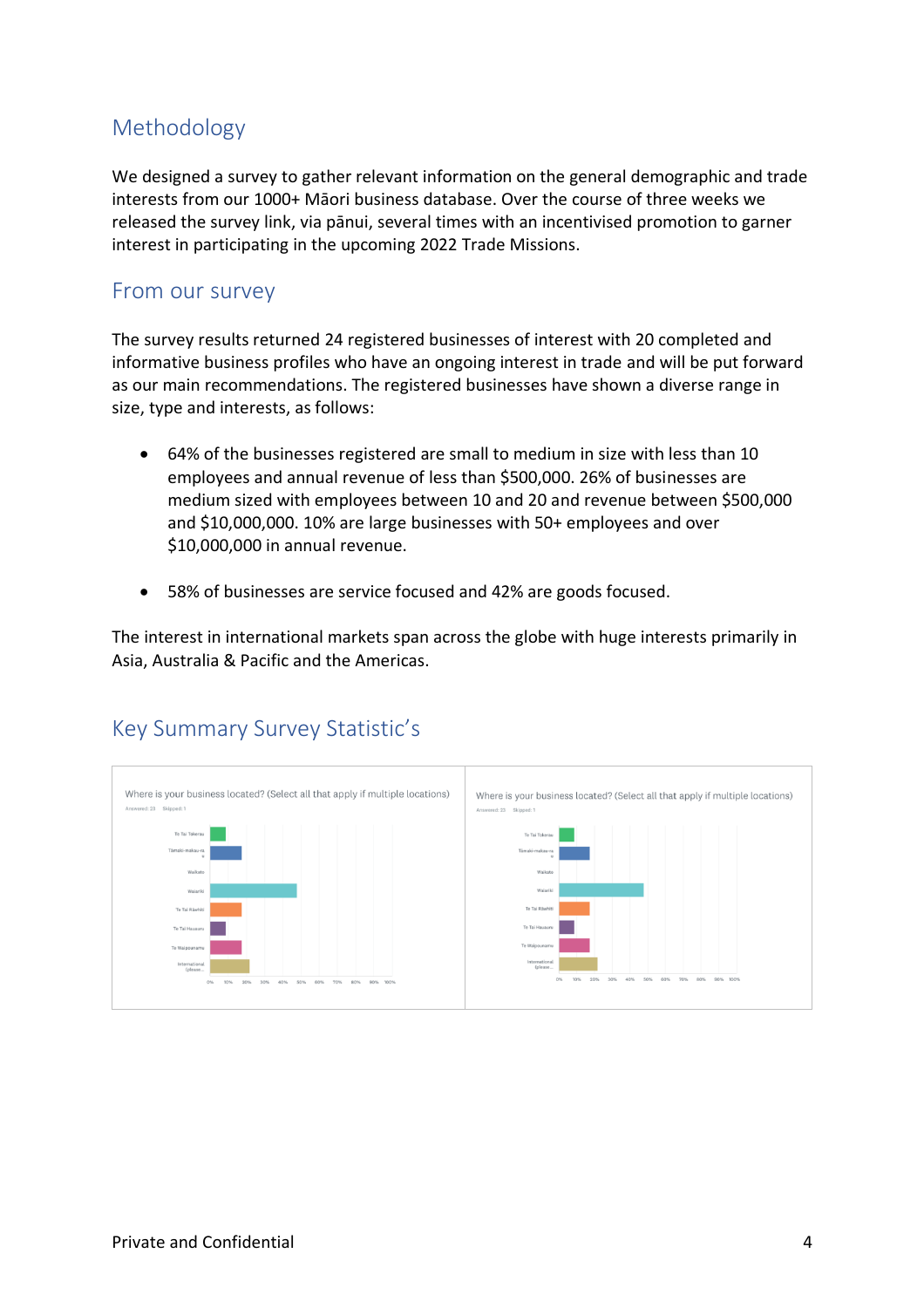



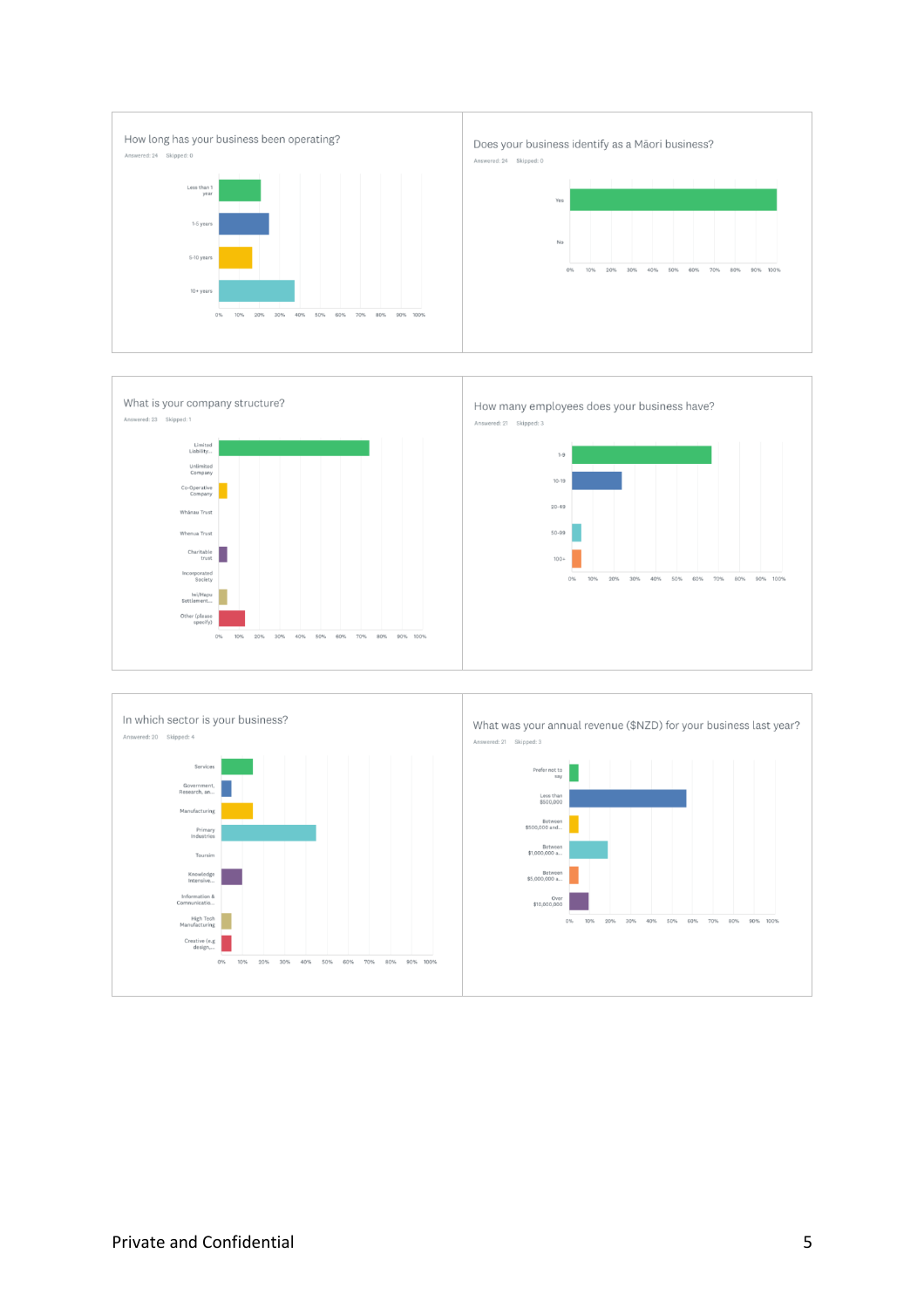



### <span id="page-5-0"></span>Small to Medium sized businesses

- All businesses in the survey strongly identify as Maori with a good spread of the businesses resident across the motu and not clustered around the more major New Zealand Centres.
- The businesses' in the survey are more skewed to 'relatively younger' (<10 years) to older established players with less than 20 FTE's. Most of whom are Trusts and Incorporations or Limited Liability companies.